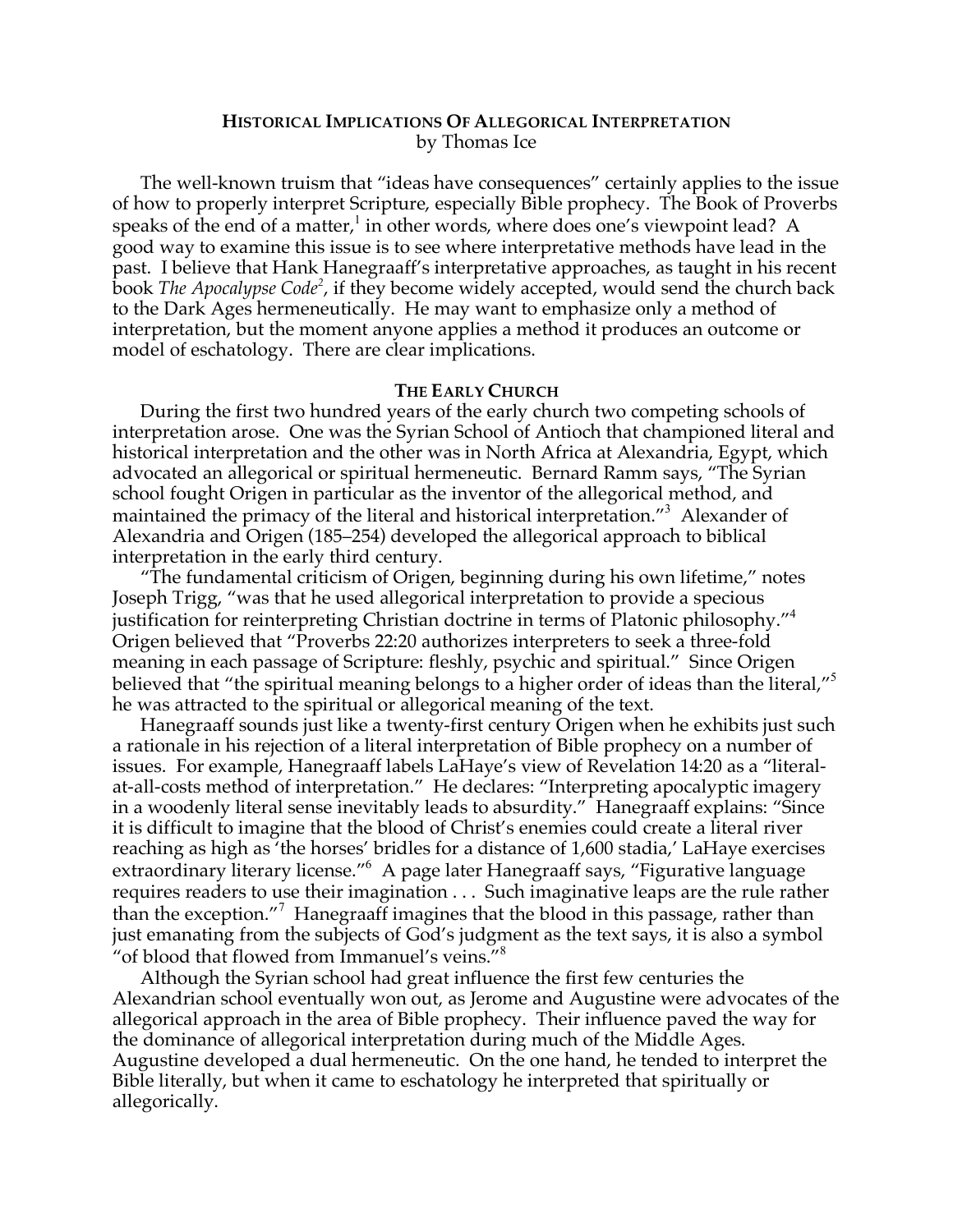### **THE MIDDLE AGES**

The Middle Ages was a time that was dominated by allegorical interpretation. One of the beliefs that became dominate, especially in late-Medieval times, was the belief that every sentence in the pages of Scripture has to be understood as referring to Christ. This erroneous interpretive dictum was based upon a misapplication of Luke 24:44, which says, "Now He said to them, 'These are My words which I spoke to you while I was still with you, that all things which are written about Me in the Law of Moses and the Prophets and the Psalms must be fulfilled.'" This passage does not say that every word or sentence in the Old Testament has to refer to Jesus, the Messiah, but instead it says Jesus is the one being referenced in the Old Testament when it speaks of the Messiah. This would mean that a clearly historical passage like 1 Chronicles 26:18, which says, "At the Parbar on the west there were four at the highway and two at the Parbar," would have to be interpreted as referring to Christ. This sentence is not speaking about Christ, but through allegorical alchemy it was explained in some kind of Christological way. "During these nine centuries we find very little except the 'glimmerings and decays' of patristic exposition," notes Farrar. "Much of the learning which still continued to exist was devoted to something which was meant for exegesis, yet not one writer in hundreds showed any true conception of what exegesis really implies."<sup>9</sup>

#### **THE REFORMATION**

It was not until the dawning of the Reformation that biblical interpretation began to return to the sanity of literal interpretation. The Reformation could not have occurred if the reformers did not have the confidence that they knew what God's Word was saying. "The tradition of the Syrian school . . . became the essential hermeneutical theory of the Reformers."<sup>10</sup> Ramm points out that in Europe "there was a hermeneutical Reformation which preceded the ecclesiastical Reformation."<sup>11</sup> Thus, we see demonstrated once again in history that one's interpretative method precedes and produces one's exegesis and then their theological beliefs (i.e., model). Luther and Calvin generally returned the church to literal interpretation. Had they not done this, then Protestantism would have never been born and reformation would have never taken place. Luther said, "The literal sense of Scripture alone is the whole essence of faith and of Christian theology."<sup>12</sup> Calvin said, "It is the first business of an interpreter to let his author say what he does, instead of attributing to him what we think he ought to say."<sup>13</sup> However, like most of us Luther and Calvin did not always follow their own theory, but they and like-minded reformers turned the hermeneutical tide in the right direction.

During the post-reformation period many protestants began to slowly cast off a thousand years of allegorical interpretation of the Bible, especially in the area of Bible prophecy. They applied literal interpretation first in issues relating to the doctrine of salvation and then began to apply it increasingly to the entire Bible. In the early 1600s there was a return to premillennialism because some started applying the literal hermeneutic to Revelation 20. At the same time many protestants began to see that there was a literal future for national Israel, which was spearheaded by reading the premillennialism of the early church fathers and for the English-speaking world the notes in the Geneva Bible.

It was not until the late 1700s and early 1800s that some biblical interpreters began to become consistent in applying a literal hermeneutic. Wallis tells us that, "a consistent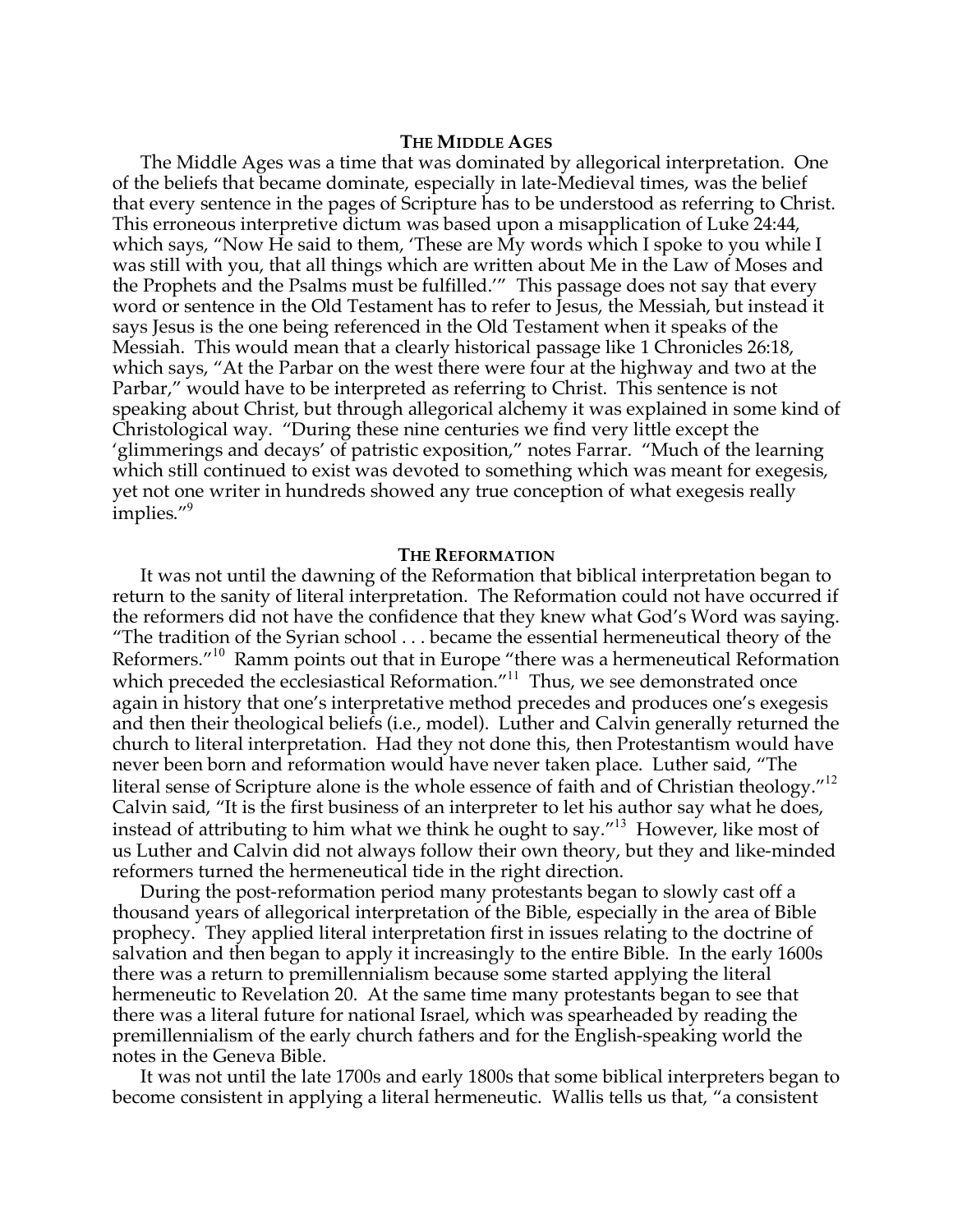futurism, which completely removes the necessity for calculating the times, did not emerge until the early nineteenth century."<sup>14</sup> In general, the Evangelical church, especially in the English-speaking world, returned to the premillennial futurism of the early church. Now they would apply the literal method and develop it beyond the beginning stage of the early church.

# **IMPLICATIONS FOR TODAY**

Hanegraaff admits to the current dominance of the futurist emphasis among Biblebelieving evangelicals toward literal interpretation for the entire Bible including prophecy, but he wants to change this 200-year trend. In fact, he wants to create a paradigm shift away from the literal interpretation of Bible prophecy and back toward the mysticism of the Alexandrian school and the hermeneutical trends of the Middle Ages. This is not progress, rather if it were to happen it would be retrogression and downgrade.

When one studies the interpretive trends of the Middle Ages, we need to realize what this would mean for us today. Beryl Smalley, a Medieval scholar who specializes in their views of biblical interpretation tells us: "Conditions today are giving rise to a certain sympathy with the allegorists. We have a spate of studies on medieval 'spirituality'."<sup>15</sup> Hanegraaff demonstrates in his *AC* that he is following the overall trends of both secular society and too many evangelicals who are moving away from literal interpretation into the shadowy darkness of non-literal hermeneutics.

Norman Geisler says that his chief concern about *The Apocalypse Code* is that it "is based on an allegorical method of interpreting prophetic Scripture, that if applied to other teachings of Scripture, would undermine the salvation essentials of the Christian Faith."<sup>16</sup> I share Geisler's concern, especially in light of the fact that it is his method that Hanegraaff wants to emphasize.<sup>17</sup> It is clear from 2,000 years of church history that if we do indeed adopt Hanegraaff's method for interpreting Bible prophecy then it will put us back on the road to the subjectivism and mysticism of the Dark Ages. "It is sad that a man who has fought so hard for so long against cults and aberrant teachings," concludes Geisler, "has himself succumbed to a method of interpreting the Bible that is not significantly different from those used by the cults which he so vigorously opposes."<sup>18</sup> Maranatha!

## **ENDNOTES**

<sup>&</sup>lt;sup>1</sup> For example Proverbs 5:4, 11; 14:12, 13; 16:25; 18:18; 20:21; 25:8; 29:21.<br><sup>2</sup> Hank Hanegraaff, *The Apocalypse Code* (Nashville: Thomas Nelson, 2007),<br><sup>3</sup> Bernard Ramm, *Protestant Biblical Interpretation: A Textbook* 

<sup>&</sup>lt;sup>4</sup> Joseph W. Trigg, "Introduction," in R. P. C. Hanson, *Allegory* & *Event: A Study of the Sources and Significance of Origen's Interpretation of Scripture* (Louisville: Westminster John Knox Press, 2002), p. vi.

 $^5$  Ronald E. Diprose, Israel in the development of Christian thought (Rome: Instituto Biblico Evangelico Italiano, 2000), p. 87.

<sup>&</sup>lt;sup>6</sup> Hanegraaff, *Apocalypse Code, p.* 21.<br><sup>7</sup> Hanegraaff, *Apocalypse Code, p.* 23.<br><sup>8</sup> Hanegraaff, *Apocalypse Code, p.* 22.<br><sup>9</sup> Frederic W. Farrar, *History of Interpretation* (Grand Rapids: Baker Book House, [1886] 1961